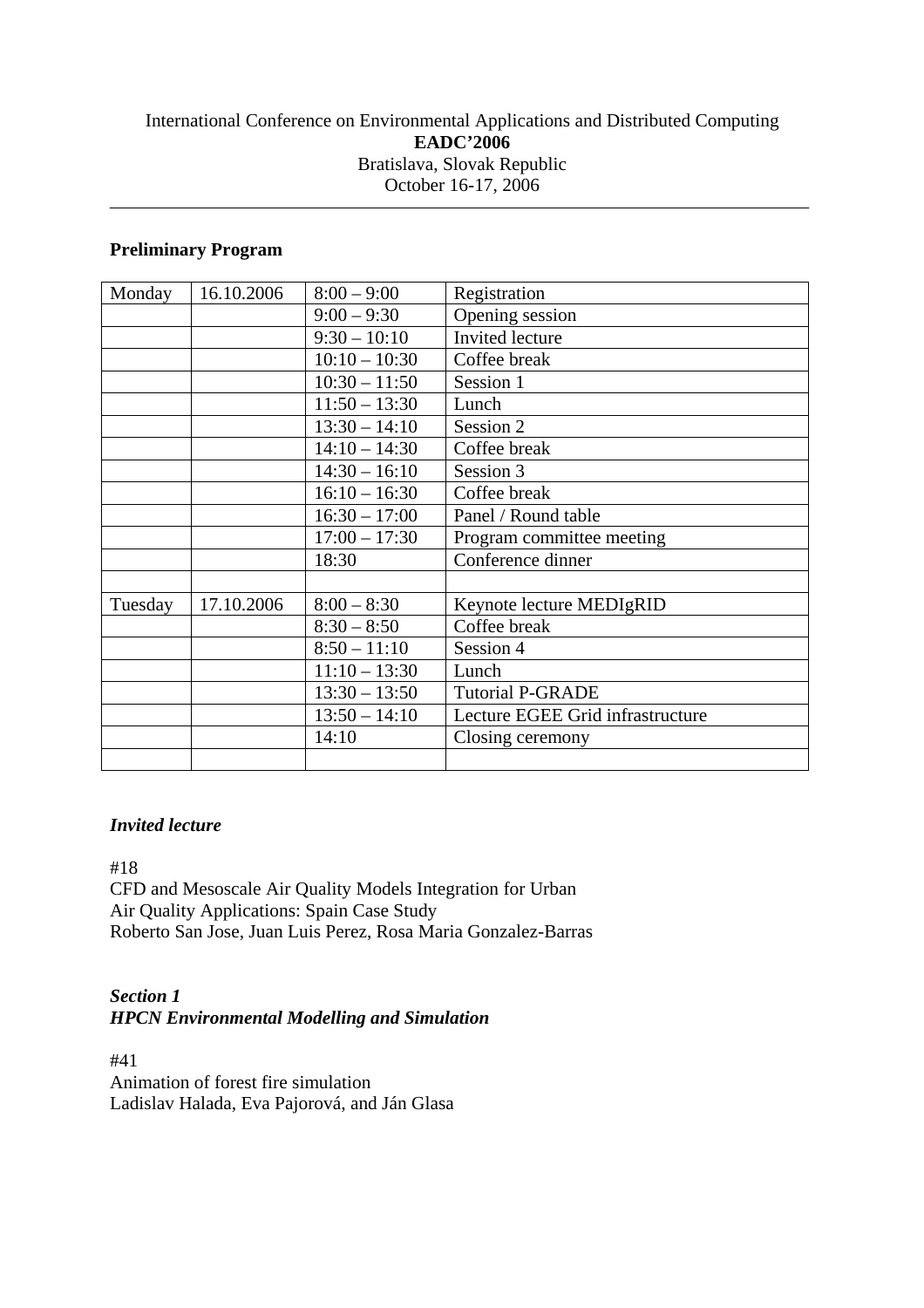#4 Operational Application of a Decision Support Tool in Fire management in Portugal Luis Mario Ribeiro

#### #19

Parallel High Performance Computer Simulations of Eulerian 4D Air Quality Modeling Systems Roberto San Jose, Juan Luis Perez, Rosa Maria Gonzalez-Barras

#### $#2$

Neural Networks Approach Towards Medico-Demographical Factors Investigation Marina Sokolova and Michail Artemenko

## *Section 2 Usage of Knowledge and Semantics in Environmental Applications*

#1

Promoting Sustainable Human Settlements and Eco-City Planning Approach: Southeastern Anatolia Region and Southeastern Anatolia Project (GAP) in Turkey as a Case Study Bulent Acma

#43

Workflow-based Flood Forecasting in K-Wf Grid Ondrej Habala, Martin Mališka, and Ladislav Hluchý

#### *Section 3 Environmental Risk Assessment*

#47 Assessment of Radioactive Pollution Juraj Bartok and Martin Gažák

#23

Modelling Shallow Landslides within the Context of a Distributed Framework for Multi-risk Assessment of Forest Fire Hazards Isabella Bovolo, S. J. Abele, and J. C. Bathurst

#3

Use of remote sensing data and GIS technologies for environmental modeling: The AIRSAT project Panagiotis E. Symeonidis, Athina Kokonozi, Kostas Kourtidis, Evagelos K. Kosmidis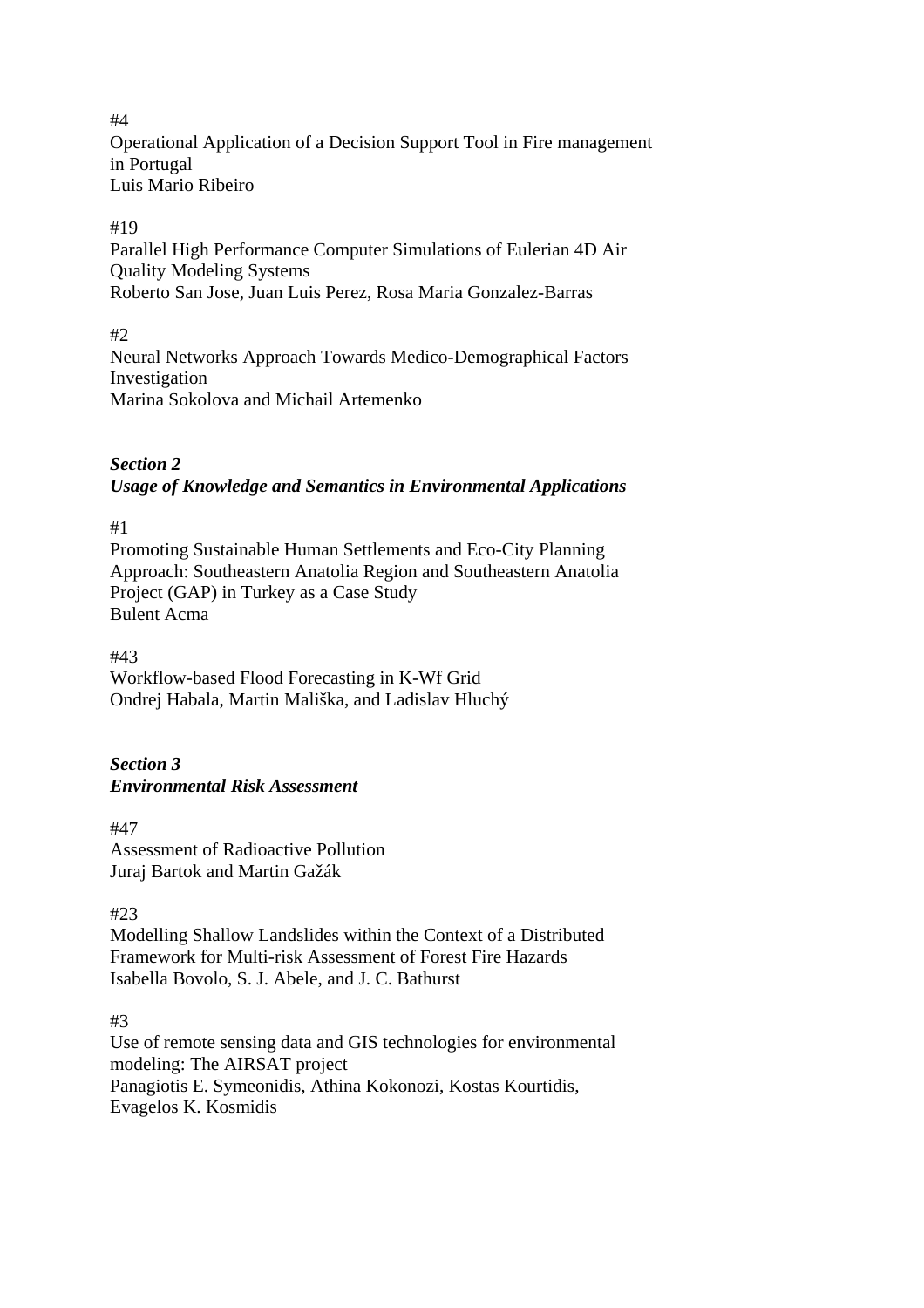#40 Geovisualizations in Medigrid Peter Slížik and Eva Pajorová

#46 Grid-based flood application on EGEE Viet D. Tran, Ladislav Hluchý, Branislav Šimo, Miroslav Dobrucký, Ján Astaloš

## *Section 4 Grid and Cluster Computing*

#39

Data Management Services and Tools in MEDIgRID project Marek Ciglan, Branislav Šimo, Martin Mališka, and Ladislav Hluchý

#11

Towards Transparent Distributed Execution in the Tornado Framework Filip H.A. Claeys, Maria Chtepen, Lorenzo Benedetti, Webbey De Keyser, Peter Fritzson, and Peter A. Vanrolleghem

#45 Project DEGREE - bring Grid into the Earth Science Miroslav Dobrucký and Ladislav Hluchý

#44

Interactive application support in the Int.eu.grid project Miroslav Dobrucký, Ján Astaloš, Viera Šipková, and Ladislav Hluchý

#17 Grid Data Pooling Vayia Panagiotidi and Fotis Georgatos

#20 Calibration of Distributed Rainfall-Runoff Model with Genetic Algorithms and Shuffled Complex Evolution Approach Pao-Shan Yu and Yu-Chi Wang

#38

Medigrid application portal Branislav Šimo, Martin Mališka, Marek Ciglan, and Ladislav Hluchý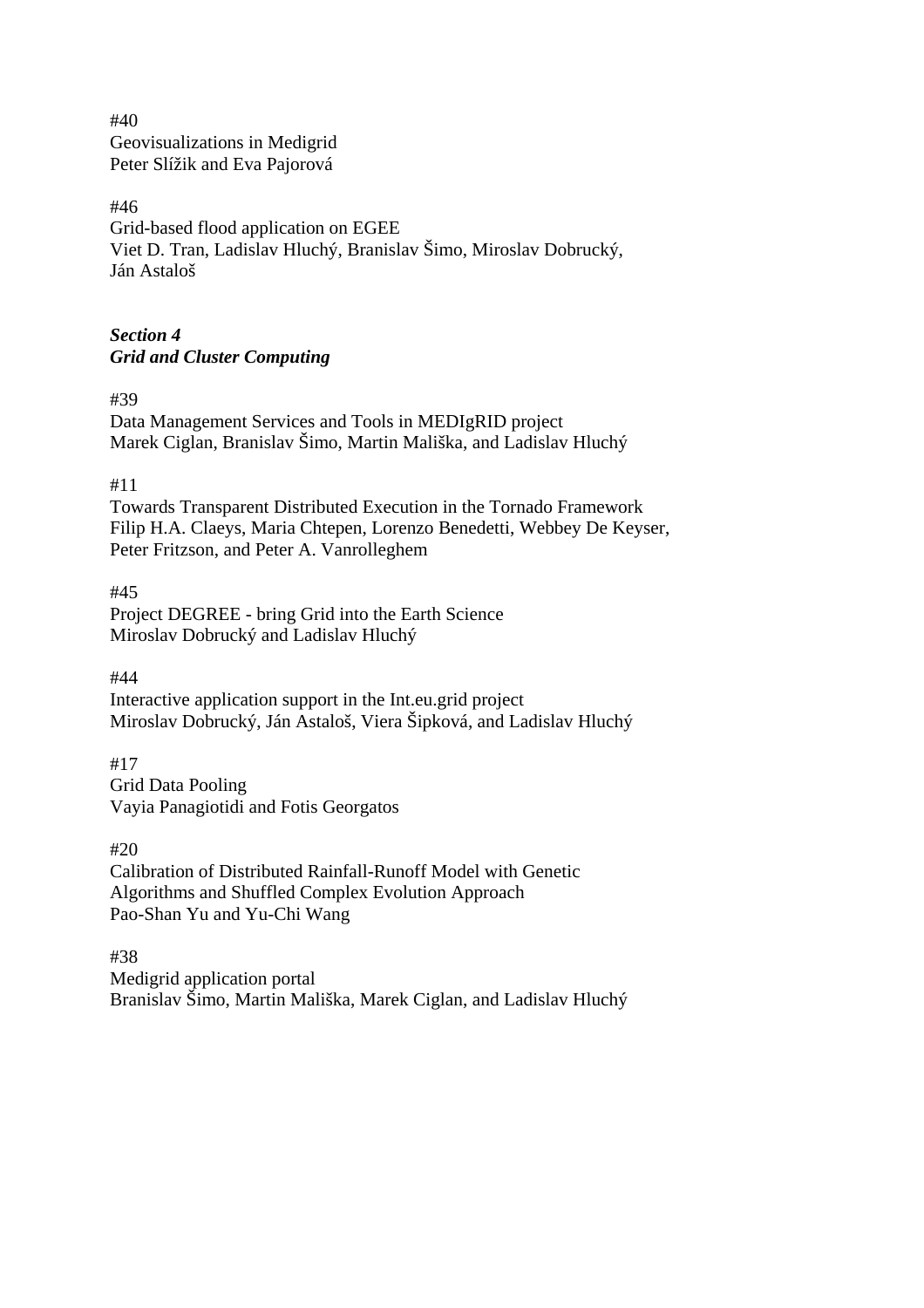## *Tutorial*

P-GRADE Parallel Grid Run-time and Application Development Environment Viera Šipková

# *Lecture*

EGEE Grid infrastructure Ján Astaloš